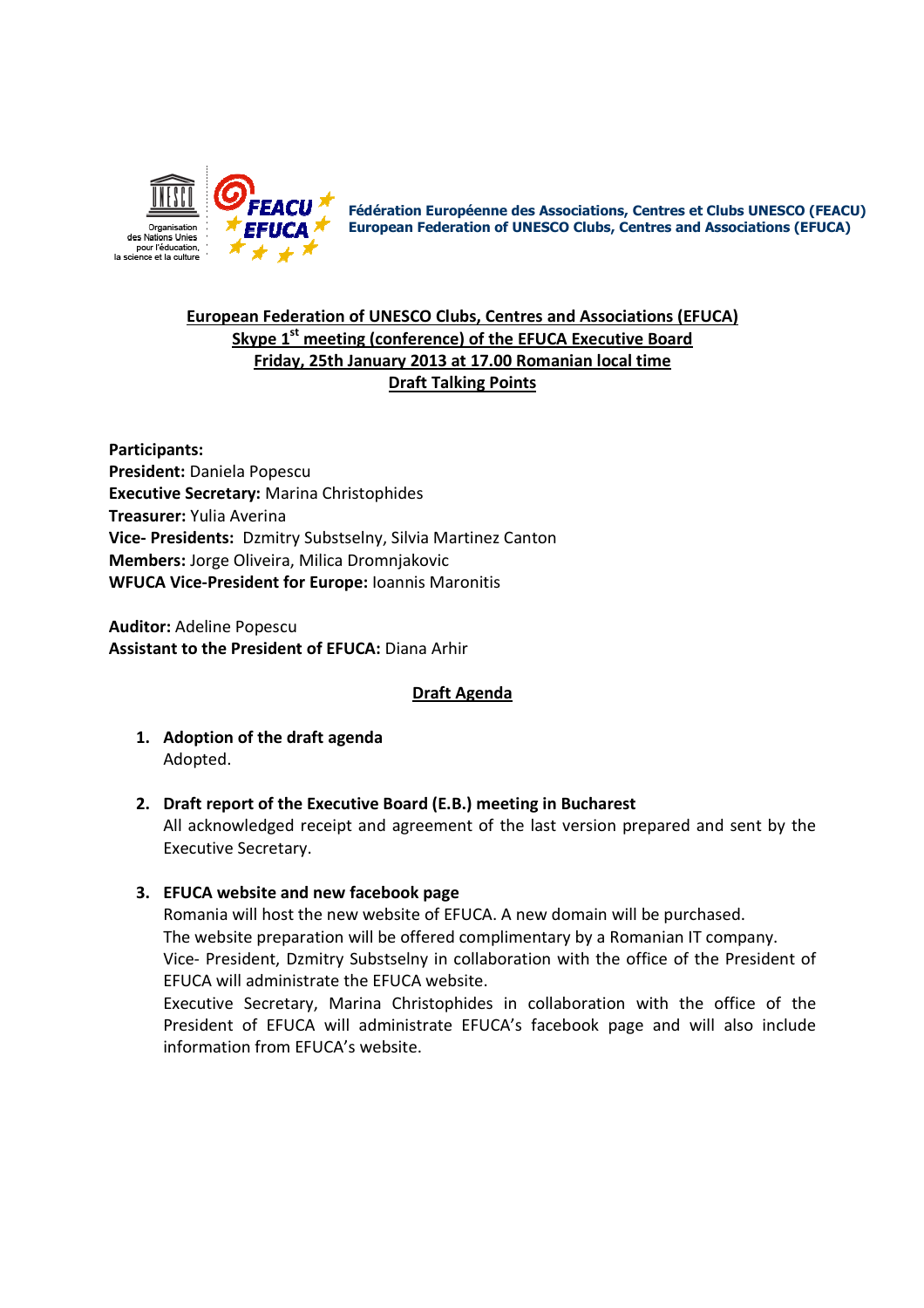### 4. The next meeting of EFUCA Executive Board – proposals

Next EFUCA Executive Board: Member of the E.B of EFUCA, Jorge Oliveira's proposal: Porto: 20th - 24th September 2013: accommodation, meals, transfers, excursions will be provided to the E.B members by the organisers. The participants will be responsible to pay the airplane ticket.

Vice President of EFUCA, Dzmitry Sybstselny also proposed a meeting for EFUCA executive board in Minsk: accommodation, meals, transfers, excursions will be provided to the E.B members by the organisers. The participants will be responsible to pay the airplane ticket.

Vice president of WFUCA Ioannis Maronitis proposed a meeting of EFUCA E.B in Athens Greece.

### 5. EFUCA action plan for 2013

Executive Secretary, Marina Christophides is considering some proposals for EFUCA action plan for 2013.

The action plan will contain the activities which each member of the European federation plan to organize this year.

The office of the President will elaborate the action plan in cooperation with the Secretariat of EFUCA.

Silvia Canton will prepare a proposal of partnership between UNESCO Clubs from Europe and Latin-America.

## 6. Establishment of an ad hoc committee for drafting the EFUCA Internal Rules and **Regulations**

Proposed Ad hoc committee for the drafting of EFUCA's Internal Rules and Regulations: Treasurer, Yulia Averina, Member, Milica Dromnjakovic and Executive Secretary, Marina Christophides. Proposal approved by consensus.

Treasurer, Yulia Averina will send the materials which she has prepared with Silvio Matos regarding EFUCA's internal regulations.

Member, Milica Dromnjakovic and Executive Secretary, Marina Christophides will prepare the EFUCA's repertory based on the online form which the office of the President has prepared in collaboration with EFUCA's Secretariat.

### 7. EFUCA bank account

Decision to open a bank account in Romania: considering the fact that EFUCA was established in Romania, it would be easier to open a bank account in Romania than in Russia. Yulia Averina made efforts to open the bank account in Russia, but it was not possible. Yulia Averina will administrate the account, online. Approval of decision by consensus.